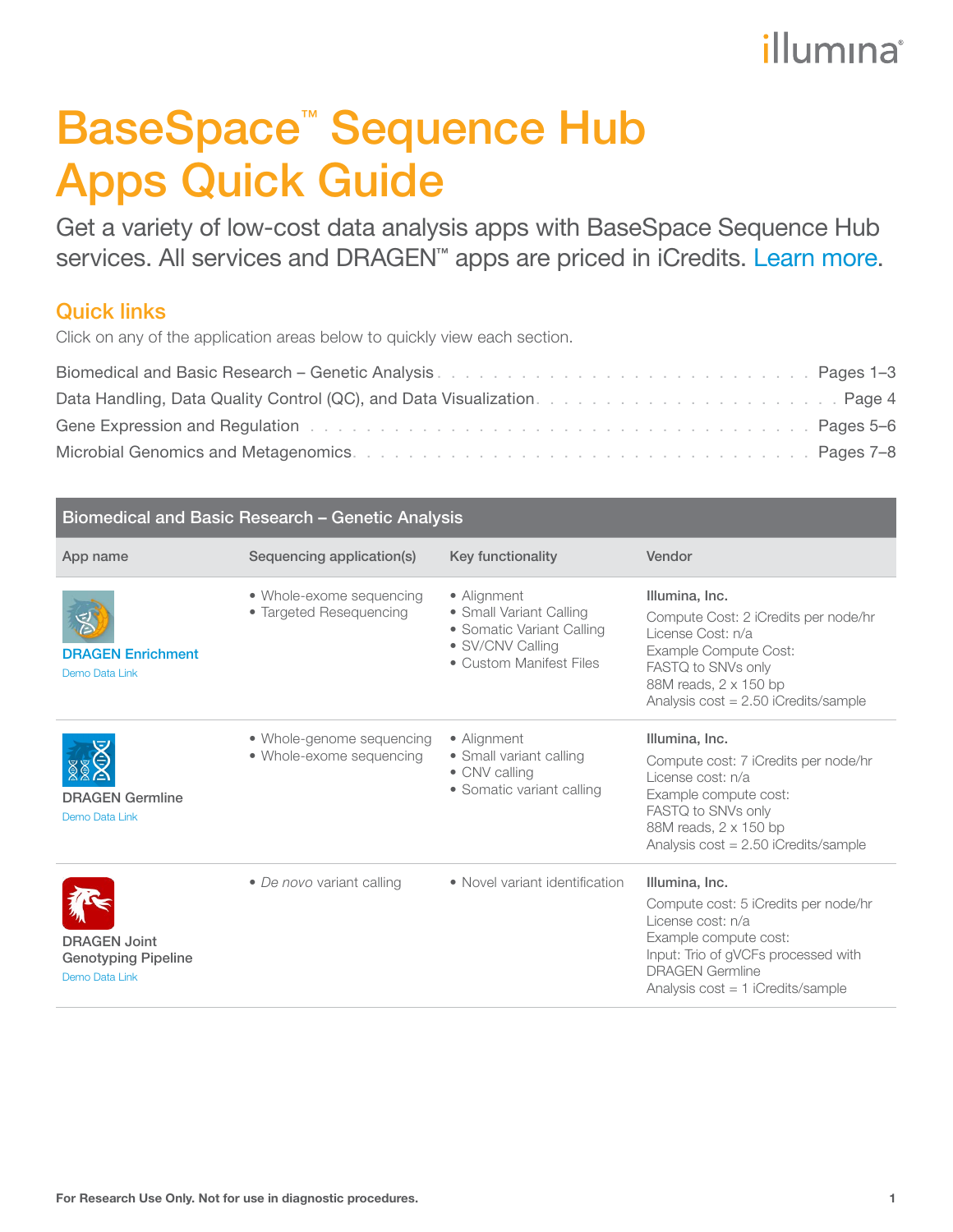| Biomedical and Basic Research - Genetic Analysis (continued) |                                                       |                                                                                       |                                                                                                                                                                                                             |
|--------------------------------------------------------------|-------------------------------------------------------|---------------------------------------------------------------------------------------|-------------------------------------------------------------------------------------------------------------------------------------------------------------------------------------------------------------|
| App name                                                     | Sequencing application(s)                             | Key functionality                                                                     | Vendor                                                                                                                                                                                                      |
| <b>DRAGEN Somatic</b><br>Pipeline<br>Demo Data Link          | • Whole-genome sequencing<br>• Whole-exome sequencing | • Alignment<br>• Somatic variant calling<br>· Tumor-normal and<br>tumor-only analysis | Illumina, Inc.<br>Compute cost: 5 iCredits per node/hr<br>License cost: n/a<br>Example compute cost:<br>4,750M reads, 2 x 150 bp<br>Analysis cost = 13 iCredits/sample                                      |
| <b>BWA Aligner</b><br>Demo Data Link                         | • Whole-genome sequencing<br>• Targeted sequencing    | • Alignment<br>· Custom reference genome<br>• Batch processing                        | <b>BaseSpace Labs</b><br>basespacelabs@illumina.com<br>Compute cost: 3 iCredits per node/hr<br>License cost: n/a<br>Example compute cost:<br>0.72M reads, 2 x 150 bp<br>Analysis cost = 2 iCredits/sample   |
| <b>DNA Amplicon</b><br>Demo Data Link 1<br>Demo Data Link 2  | • Targeted resequencing<br>(AmpliSeq™ for Illumina)   | • Alignment<br>· Small variant calling<br>• Annotation                                | Illumina, Inc.<br>Compute cost: 3 iCredits per node/hr<br>License cost: n/a<br>Example compute cost:<br>$-0.72M$ reads, $2 \times 150$ bp<br>Analysis $cost = 2$ iCredits/sample                            |
| Annotator<br><b>EDGC Annotator</b>                           | • Targeted Resequencing                               | • Variant Annotation<br>• Variant Analysis                                            | <b>EONE-DIAGNOMICS Genome Center</b><br>www.edgc.com/edgcannotator?lang=en<br>Compute Cost: 3 iCredits per node/hr<br>License Cost: n/a                                                                     |
| I II II II<br><b>OncoCNV Trainer</b><br>Demo Data Link       | • Targeted resequencing<br>(AmpliSeq™ for Illumina)   | • CNV calling                                                                         | <b>BaseSpace Labs</b><br>basespacelabs@illumina.com<br>Compute cost: 3 iCredits per node/hr<br>License cost: n/a<br>Example compute cost:<br>18M reads, 2 x 150 bp<br>Analysis $cost = 1$ iCredits/sample   |
| <b>MARITIN</b><br><b>OncoCNV Caller</b><br>Demo Data Link    | • Targeted resequencing<br>(AmpliSeq™ for Illumina)   | • CNV calling                                                                         | <b>BaseSpace Labs</b><br>basespacelabs@illumina.com<br>Compute cost: 3 iCredits per node/hr<br>License cost: n/a<br>Example compute cost:<br>18M reads, 2 x 150 bp<br>Analysis $cost = 1.5$ iCredits/sample |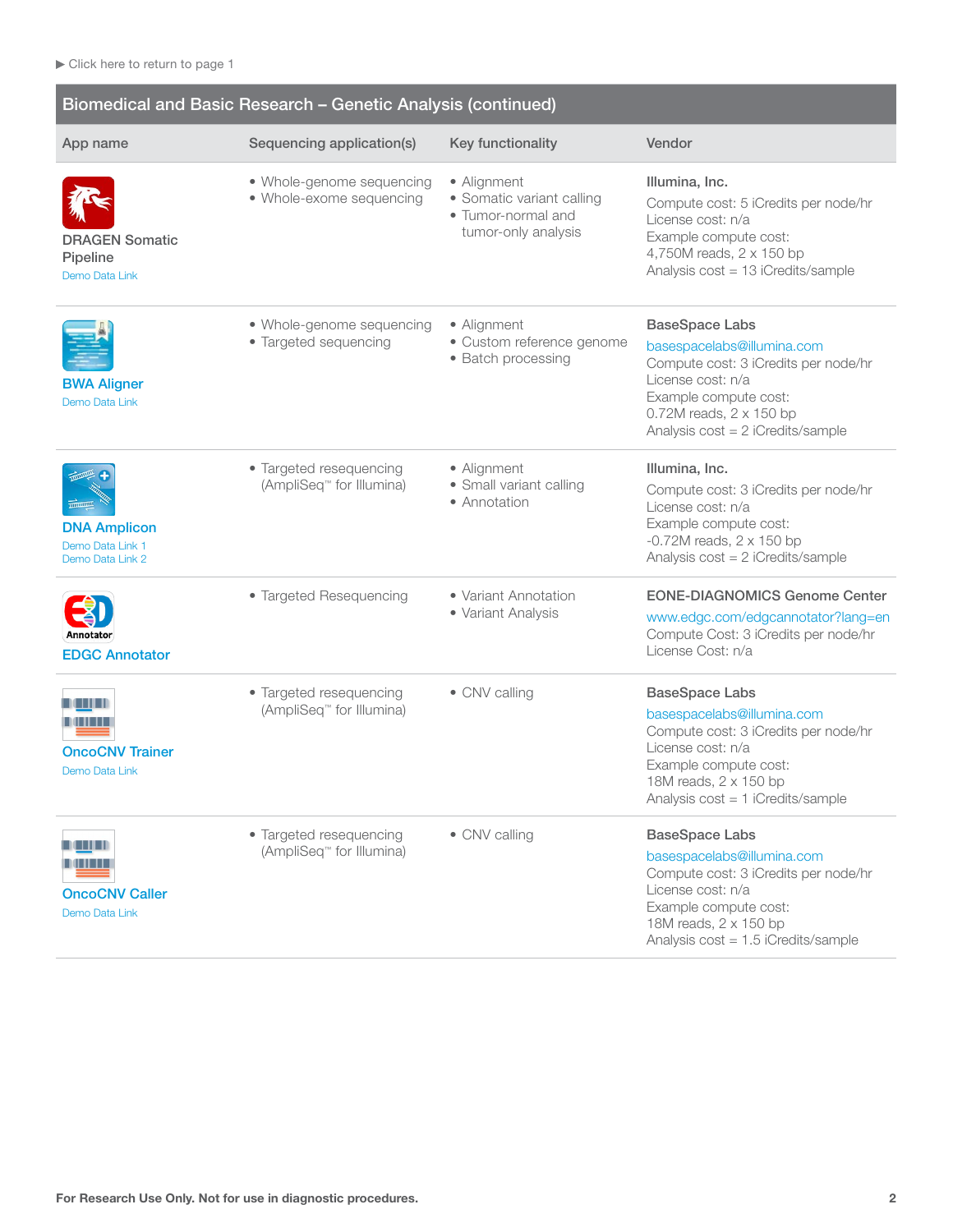| Biomedical and Basic Research - Genetic Analysis (continued)    |                                                                 |                                                                                                                                      |                                                                                                                                                                                                                              |
|-----------------------------------------------------------------|-----------------------------------------------------------------|--------------------------------------------------------------------------------------------------------------------------------------|------------------------------------------------------------------------------------------------------------------------------------------------------------------------------------------------------------------------------|
| App name                                                        | Sequencing application(s)                                       | Key functionality                                                                                                                    | Vendor                                                                                                                                                                                                                       |
| Pindel<br>Demo Data Link                                        | • Targeted resequencing<br>(AmpliSeq <sup>™</sup> for Illumina) | • Insertion and deletion<br>breakpoint detection                                                                                     | <b>BaseSpace Labs</b><br>basespacelabs@illumina.com<br>Compute cost: 3 iCredits per node/hr<br>License cost: n/a<br>Example compute cost:<br>4.1M reads, 2 x 150 bp<br>Analysis cost = 1 iCredits/sample                     |
| <b>Pisces Variant Caller</b><br>Demo Data Link                  | • Targeted resequencing                                         | • Low-frequency somatic<br>variant detection                                                                                         | <b>BaseSpace Labs</b><br>basespacelabs@illumina.com<br>Compute cost: 3 iCredits per node/hr<br>License cost: n/a<br>Example compute cost:<br>7M reads, 2 x 150 bp<br>Analysis cost = 3 iCredits/sample                       |
| <b>TruSeq<sup>®</sup> Amplicon</b><br>Demo Data Link            | • Targeted resequencing                                         | • Alignment<br>• Small variant calling<br>• Somatic variant calling<br>• Annotation<br>• Custom manifest files<br>• Batch processing | Illumina, Inc.<br>Compute cost: 3 iCredits per node/hr<br>License cost: n/a<br>Example compute cost:<br>TruSight Myeloid Panel<br>(5000x mean coverage)<br>2.35M reads, 2 x 150 bp<br>Analysis $cost = 0.78$ iCredits/sample |
| <b>TruSight Tumor 15</b><br>Demo Data Link                      | • Targeted resequencing<br>(TruSight Tumor 15 Panel)            | • Alignment<br>· Variant calling                                                                                                     | Illumina, Inc.<br>Compute cost: 3 iCredits per node/hr<br>License cost: n/a<br>Example compute cost:<br>TruSight Tumor 15 Panel<br>(5000x mean coverage)<br>733K reads, 2 x 150 bp<br>Analysis cost = 0.35 iCredits/sample   |
| <b>TruSight Tumor 170</b>                                       | • Targeted resequencing<br>(TruSight Tumor 170 Panel)           | · Variant calling<br>• SV/CNV calling<br>• RNA fusion calling                                                                        | Illumina, Inc.<br>Compute cost: Free<br>License cost: n/a                                                                                                                                                                    |
| <b>UMI Error Correction</b><br>Demo Data Link<br>Demo Data Link | • Targeted resequencing<br>(TruSight <sup>®</sup> Tumor 170)    | • Reduce PCR or<br>sequencing errors for<br>rare and low-frequency<br>somatic variants                                               | <b>BaseSpace Labs</b><br>basespacelabs@illumina.com<br>Compute cost: 3 iCredits per node/hr<br>License cost: n/a<br>Example compute cost:<br>83M reads, 2 x 125 bp<br>Analysis $cost = 2.15$ iCredits/sample                 |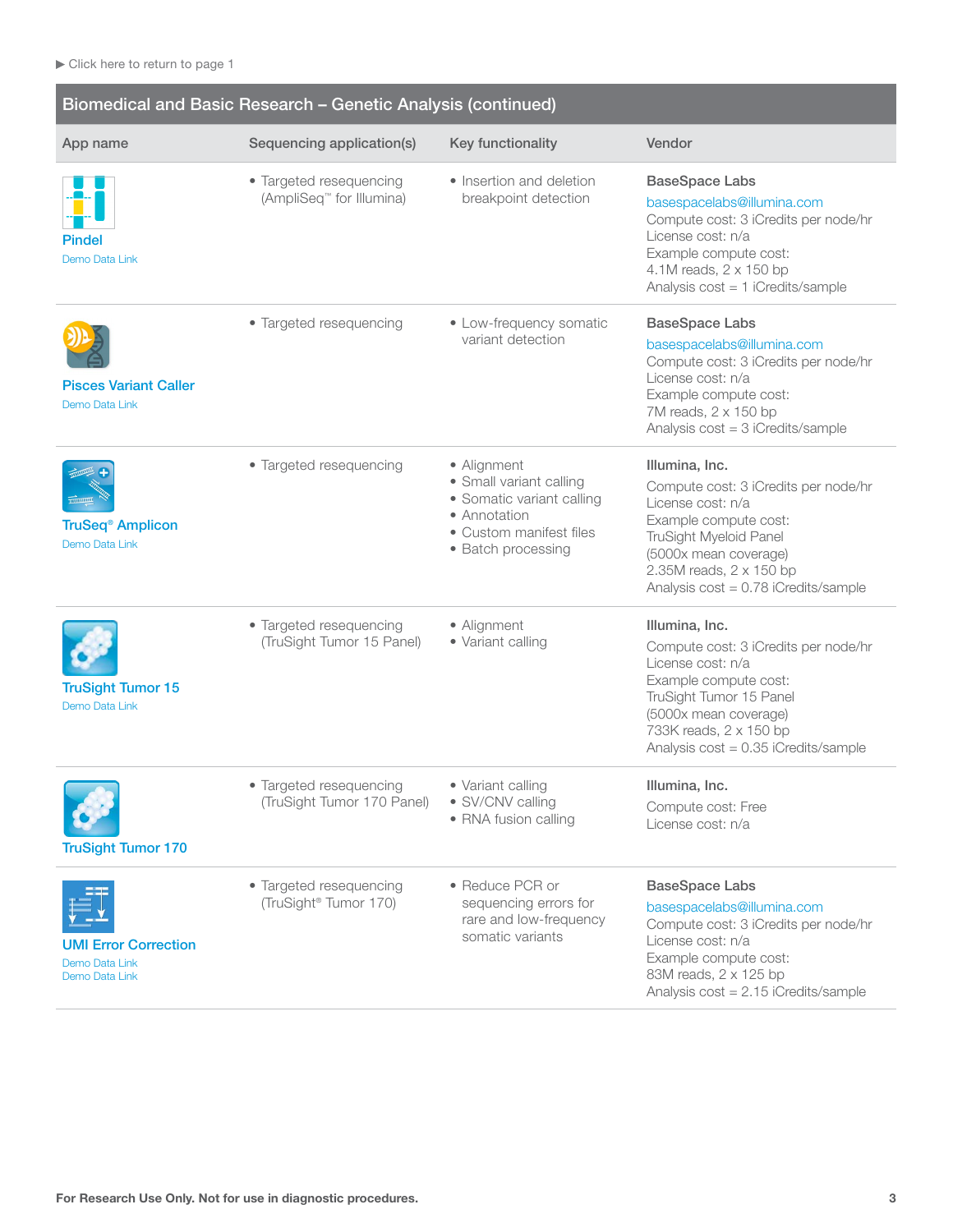<span id="page-3-0"></span>

| Data Handling, Data Quality Control (QC), and Data Visualization                  |                                                                                 |                                                                                                                            |                                                                                                                  |
|-----------------------------------------------------------------------------------|---------------------------------------------------------------------------------|----------------------------------------------------------------------------------------------------------------------------|------------------------------------------------------------------------------------------------------------------|
| App name                                                                          | Sequencing application(s)                                                       | Key functionality                                                                                                          | Vendor                                                                                                           |
| <b>FASTO Toolkit</b>                                                              | • FASTQ manipulation                                                            | • Sub-sampling<br>• Adapter trimming<br>• Base trimming<br>• Quality trimming<br>• Read filtering                          | <b>BaseSpace Labs</b><br>basespacelabs@illumina.com<br>Compute cost: 3 iCredits per node/hr<br>License cost: n/a |
| <b>FASTQC</b><br>Demo Data Link                                                   | $\bullet$ Data QC                                                               | • Base QC profile                                                                                                          | <b>BaseSpace Labs</b><br>basespacelabs@illumina.com<br>Compute cost: 3 iCredits per node/hr<br>License cost: n/a |
| <b>Integrative Genomics</b><br><b>Viewer</b>                                      | • Whole-genome sequencing<br>• Targeted resequencing<br>• ChIP-Seq<br>• RNA-Seq | • Genome browser<br>• Visualizations                                                                                       | <b>BaseSpace Labs</b><br>basespacelabs@illumina.com<br>Compute cost: Free<br>License cost: n/a                   |
| <b>NCBI</b><br><b>SRA Import</b>                                                  | • Data import<br>• General NGS                                                  | • Imports NGS data from<br><b>NCBI Sequence Read</b><br>Archive to BaseSpace<br>Sequence Hub using SRA<br>accession number | <b>BaseSpace Labs</b><br>basespacelabs@illumina.com<br>Compute cost: 3 iCredits per node/hr<br>License cost: n/a |
| <b>SRA Submission</b>                                                             | • Data export<br>• General NGS                                                  | • Submission of data to<br><b>NCBI SRA</b>                                                                                 | <b>BaseSpace Labs</b><br>basespacelabs@illumina.com<br>Compute cost: 3 iCredits per node/hr<br>License cost: n/a |
| <b>VCAT</b><br><b>Variant Calling</b><br><b>Assessment Tool</b><br>Demo Data Link | • Data QC                                                                       | • Comparison of variant<br>call sets<br>• SNV and Indel statistics                                                         | <b>BaseSpace Labs</b><br>basespacelabs@illumina.com<br>Compute Cost: 3 iCredits per node/hr<br>License Cost: n/a |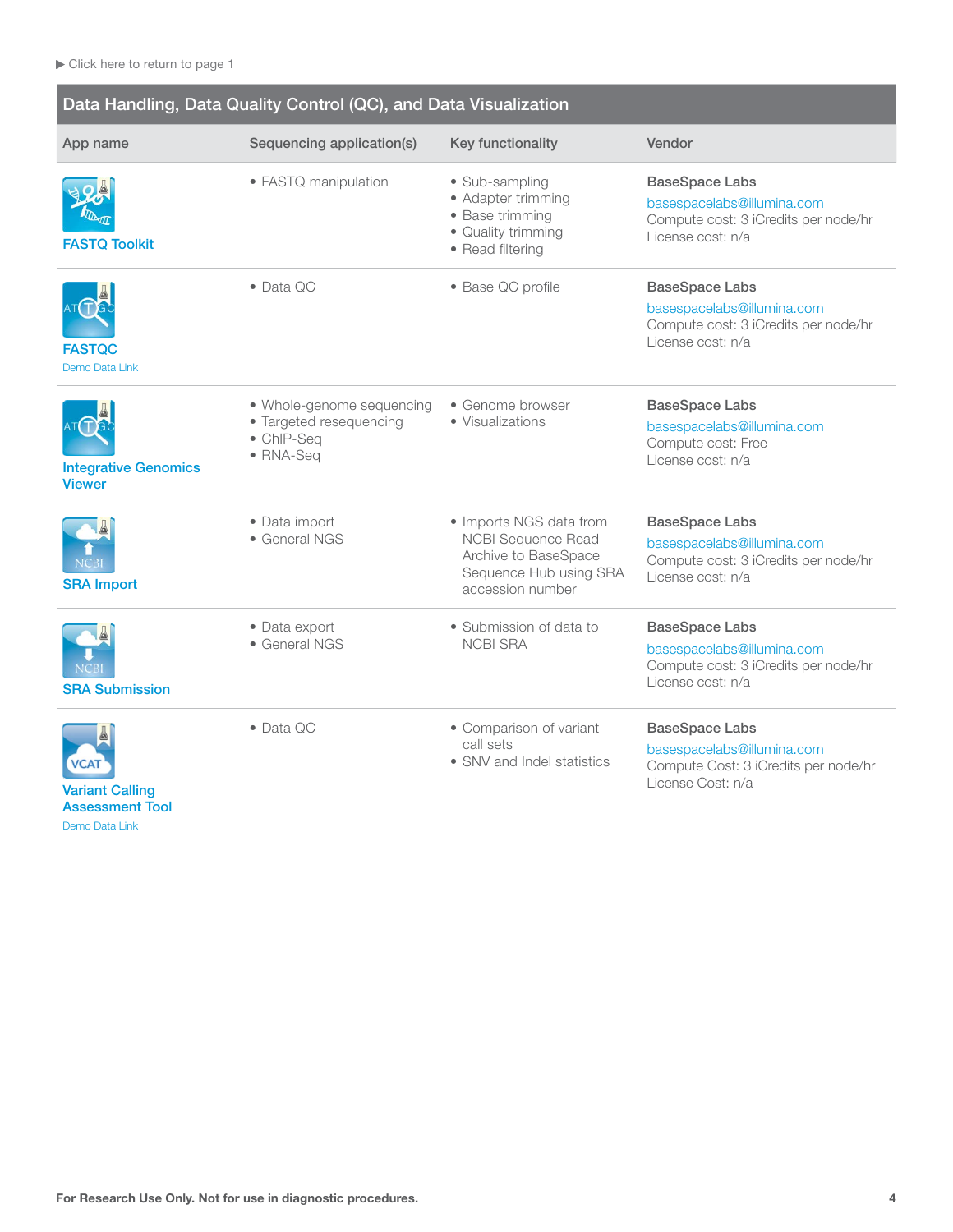<span id="page-4-0"></span>

| <b>Gene Expression and Regulation</b>                                            |                                                                               |                                                                         |                                                                                                                                                                                                                                                                                    |
|----------------------------------------------------------------------------------|-------------------------------------------------------------------------------|-------------------------------------------------------------------------|------------------------------------------------------------------------------------------------------------------------------------------------------------------------------------------------------------------------------------------------------------------------------------|
| App name                                                                         | Sequencing application(s)                                                     | Key functionality                                                       | Vendor                                                                                                                                                                                                                                                                             |
| <b>DRAGEN Methylation</b><br>Pipeline<br><b>Demo Data Link</b><br>Demo Data Link | • Bisulfite sequencing                                                        | • Alignment<br>• Methylation calling                                    | Illumina, Inc.<br>Compute cost: 5 iCredits per node/hr<br>License cost: n/a<br>Example compute cost:<br>Targeted methylation<br>138M reads, 2 x 150 bp<br>Analysis cost = 7.50 iCredits/sample<br>Whole-genome<br>1,532M reads, 2 x 150 bp<br>Analysis cost = 16.1 iCredits/sample |
| <b>DRAGEN Reference</b><br><b>Builder</b><br>Demo Data Link                      | • Custom genome support                                                       | • Custom reference support                                              | Illumina, Inc.<br>Compute cost: 5 iCredits per node/hr<br>License cost: n/a                                                                                                                                                                                                        |
| <b>DRAGEN RNA Pipeline</b><br>Demo Data Link                                     | • Whole-transcriptome gene<br>expression<br>• Gene fusion detection           | • Alignment<br>• Fusion detection<br>• Gene expression                  | Illumina, Inc.<br>Compute cost: 5 iCredits per node/hr<br>License cost: n/a<br>Example compute cost:<br>2.6M reads, $2 \times 75$ bp<br>Analysis $cost = 0.5$ iCredits/sample                                                                                                      |
| <b>ChIPSeq</b><br>Demo Data Link                                                 | • DNA-Protein Interactions<br>• ChIPSeq                                       | • Uses MACS for peak<br>identificatoin and HOMER<br>for motif discovery | <b>BaseSpace Labs</b><br>basespacelabs@illumina.com<br>Compute cost: 3 iCredits per node/hr<br>License cost: n/a                                                                                                                                                                   |
| <b>MethylKit</b><br>Demo Data Link                                               | • Methylation profiling<br>· Whole-genome sequencing<br>• Targeted sequencing | • Analyze WGBS and<br>targeted bisulfite<br>sequencing data             | <b>BaseSpace Labs</b><br>basespacelabs@illumina.com<br>Compute cost: 3 iCredits per node/hr<br>License cost: n/a                                                                                                                                                                   |
| miRNAs<br>analysis<br>miRNAs Analysis<br>Demo Data Link                          | • Small RNA sequencing<br>• miRNA profiling                                   | • Alignment<br>· Differential expression                                | B&Gu @ University of Torino<br>mirnasanalysisbasespaceapp.blogspot.it<br>Compute cost: 3 iCredits per node/hr<br>License cost: n/a<br>Example compute cost:<br>5M reads, 1 x 50 bp<br>Analysis cost = 0.78 iCredits/sample                                                         |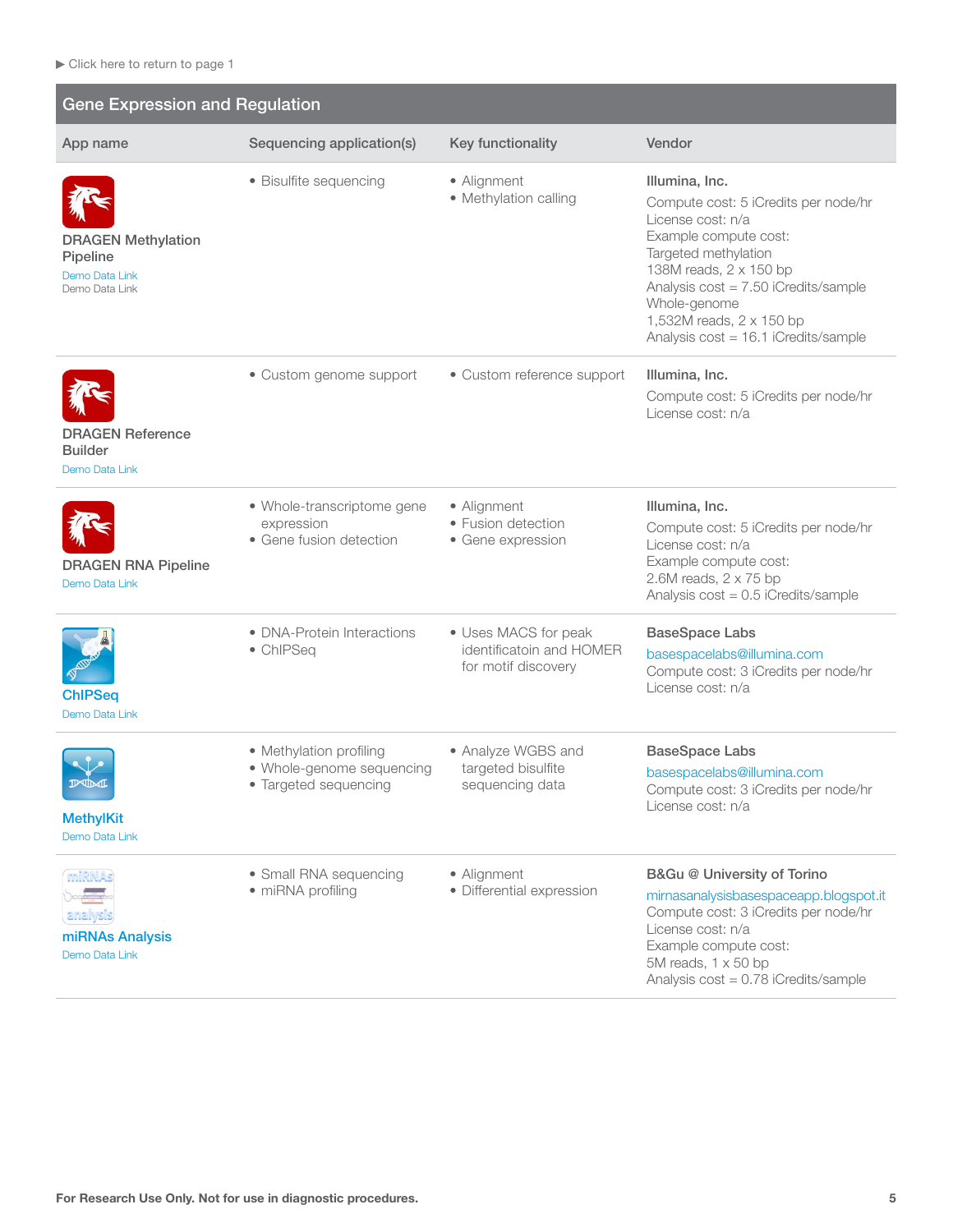| <b>Gene Expression and Regulation (continued)</b>                              |                                                        |                                                                                                                                                                                       |                                                                                                                                                                                                                                                       |
|--------------------------------------------------------------------------------|--------------------------------------------------------|---------------------------------------------------------------------------------------------------------------------------------------------------------------------------------------|-------------------------------------------------------------------------------------------------------------------------------------------------------------------------------------------------------------------------------------------------------|
| App name                                                                       | Sequencing application(s)                              | Key functionality                                                                                                                                                                     | Vendor                                                                                                                                                                                                                                                |
| <b>RNA Amplicon</b><br>Demo Data Link                                          | • Targeted gene expression<br>(AmpliSeq™ for Illumina) | • Alignment<br>• Gene counts<br>• Fusion detection                                                                                                                                    | Illumina, Inc.<br>Compute cost: 3 iCredits per node/hr<br>License cost: n/a<br>Example compute cost:<br>2.56M reads, 2 x 150 bp<br>Analysis cost = 1.50 iCredits/sample                                                                               |
| <b>RNA-Seq Alignment</b><br>Demo Data Link<br>Demo Data Link<br>Demo Data Link | • Transcriptome mining<br>• Gene expression            | • Alignment (STAR or TopHat)<br>• Gene counts<br>• Transcripts counts<br>• Annotation<br>• Variant calling<br>• Fusion detection<br>• Novel transcript assembly<br>• Batch processing | Illumina, Inc.<br>1.8 License cost: n/a<br>Example compute cost:<br>mRNA: $25M$ reads, $2 \times 75$ bp<br>Analysis cost = 6.02 iCredits/sample<br>totalRNA: 50M reads, 2 x 75 bp<br>Analysis cost = 12.04 iCredits/sample                            |
| <b>RNA-Seq Differential</b><br>Expression<br>Demo Data Link                    | • Transcriptome mining<br>• Gene expression            | • Assembly of novel<br>transcripts<br>• Differential expression                                                                                                                       | Illumina, Inc.<br>Compute cost: 3 iCredits per node/hr<br>License cost: n/a<br>Example compute cost:<br>mRNA: 25M reads, 2 x 75 bp<br>Analysis cost = 37.64 iCredits/sample<br>totalRNA: 50M reads, 2 x 75 bp<br>Analysis cost = 75.3 iCredits/sample |
| <b>Small RNA</b><br>Demo Data Link                                             | • Small RNA sequencing<br>• miRNA profiling            | • Alignment<br>• Classification of miRNAs.<br>isomiRs, and piRNAs<br>• Novel miRNA & pre-miRNA<br>discovery<br>· Differential expression<br>• Batch processing                        | Illumina, Inc.<br>Compute cost: 3 iCredits per node/hr<br>License cost: n/a                                                                                                                                                                           |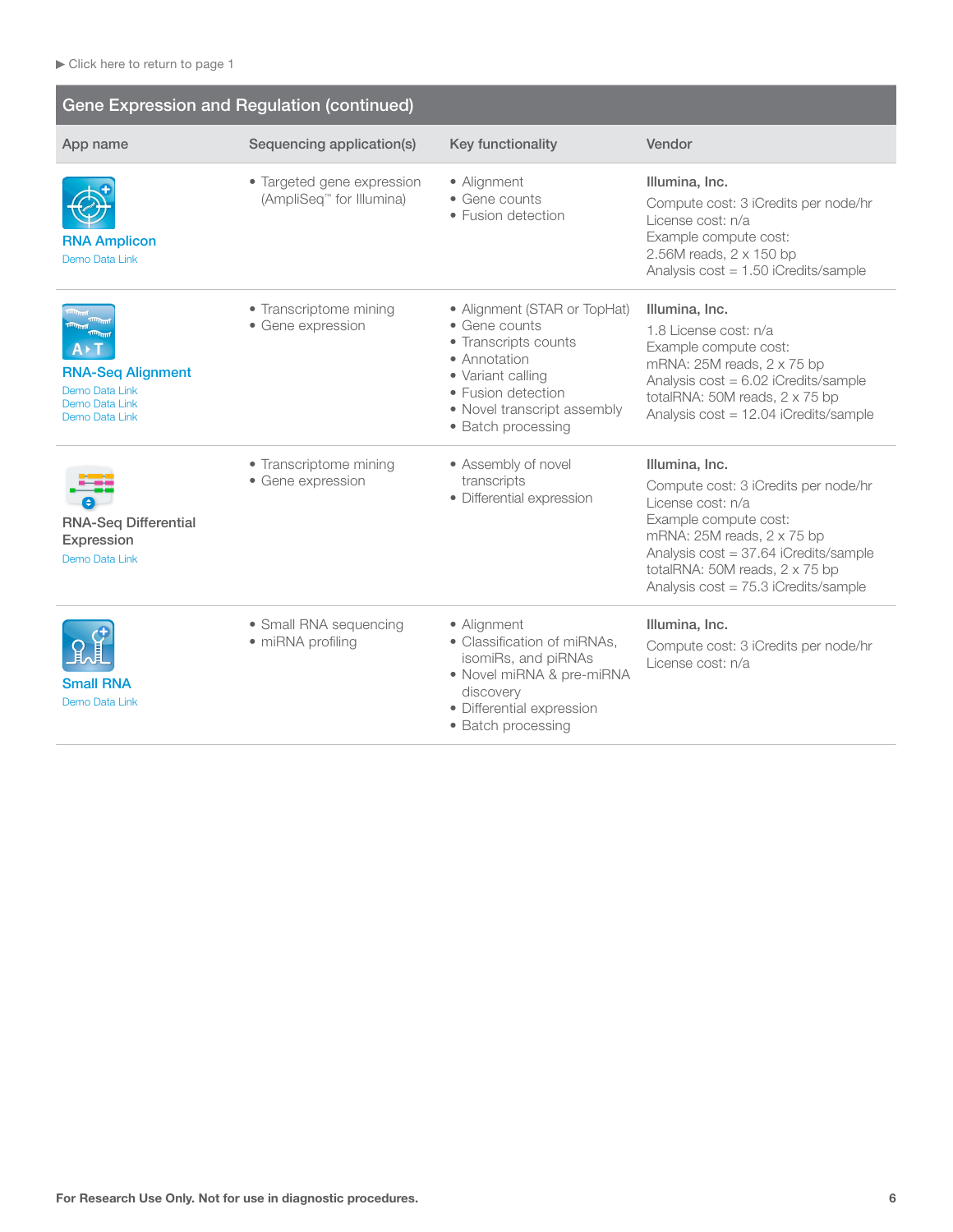**Service Controller** 

<span id="page-6-0"></span>

| <b>Microbial Genomics and Metagenomics</b>   |                                                    |                                                                                                                   |                                                                                                                                                                                                                                                                               |
|----------------------------------------------|----------------------------------------------------|-------------------------------------------------------------------------------------------------------------------|-------------------------------------------------------------------------------------------------------------------------------------------------------------------------------------------------------------------------------------------------------------------------------|
| App name                                     | Sequencing application(s)                          | Key functionality                                                                                                 | Vendor                                                                                                                                                                                                                                                                        |
| <b>16S Metagenomics</b><br>Demo Data Link    | • 16S rRNA microbial<br>communities profiling      | • Taxonomic classification of<br>microbial communities<br>• Batch processing<br>• Support for custom<br>databases | Illumina, Inc.<br>Compute cost: 3 iCredits per node/hr<br>License cost: n/a<br>Example compute cost:<br>100K reads, 2 x 300 bp<br>Analysis cost = 1.28 iCredits/sample                                                                                                        |
| E. coli Serotyping<br>Demo Data Link         | • E. coli serotype<br>identification               | • Serotype identification                                                                                         | GoSeglt<br>Compute cost: 3 iCredits per node/hr<br>License cost: n/a<br>Example compute cost:<br>Input: FASTA of E. coli reads<br>Analysis cost = 1 iCredits/sample                                                                                                           |
| <b>IgReC</b><br>Demo Data Link               | • Targeted sequencing<br>• RNA-Seq<br>· Immunology | • Reconsts full-length<br>adaptive immune<br>repertoires from<br>Rep-Seq data<br>• Alignment                      | Center for Algorithmic Biotech.<br>yana-safonova.github.io/<br>ig_repertoire_constructor<br>igtools_support@googlegroups.com<br>Compute cost: 3 iCredits per node/hr<br>License cost: n/a                                                                                     |
| <b>ITS Metagenomics</b><br>Demo Data Link    | • Fungal rRNA microbial<br>communities profiling   | • Taxonomic classification of<br>microbial communities                                                            | <b>BaseSpace Labs</b><br>basespacelabs@illumina.com<br>Compute cost: 3 iCredits per node/hr<br>License cost: n/a<br>Example compute cost:<br>2.1M reads, 2 x 150 bp<br>Analysis cost = 2 iCredits/sample                                                                      |
| <b>Kraken Metagenomics</b><br>Demo Data Link | • Shotgun metagenomics                             | • Host DNA removal<br>• Taxonomic classification                                                                  | <b>BaseSpace Labs</b><br>basespacelabs@illumina.com<br>Compute cost: 3 iCredits per node/hr<br>License cost: n/a<br>Example compute cost:<br>4M reads, 2 x 300 bp<br>Analysis $cost = 1.16$ iCredits/sample<br>40M reads, 2 x 300 bp<br>Analysis cost = 11.16 iCredits/sample |
| MetaPhlAn<br>Demo Data Link                  | • Metagenomics                                     | • Phylogenetic analysis                                                                                           | The Huttenhower Lab<br>huttenhower.sph.harvard<br>edu/metaphlan<br>Compute cost: 3 iCredits per node/hr<br>License cost: n/a                                                                                                                                                  |